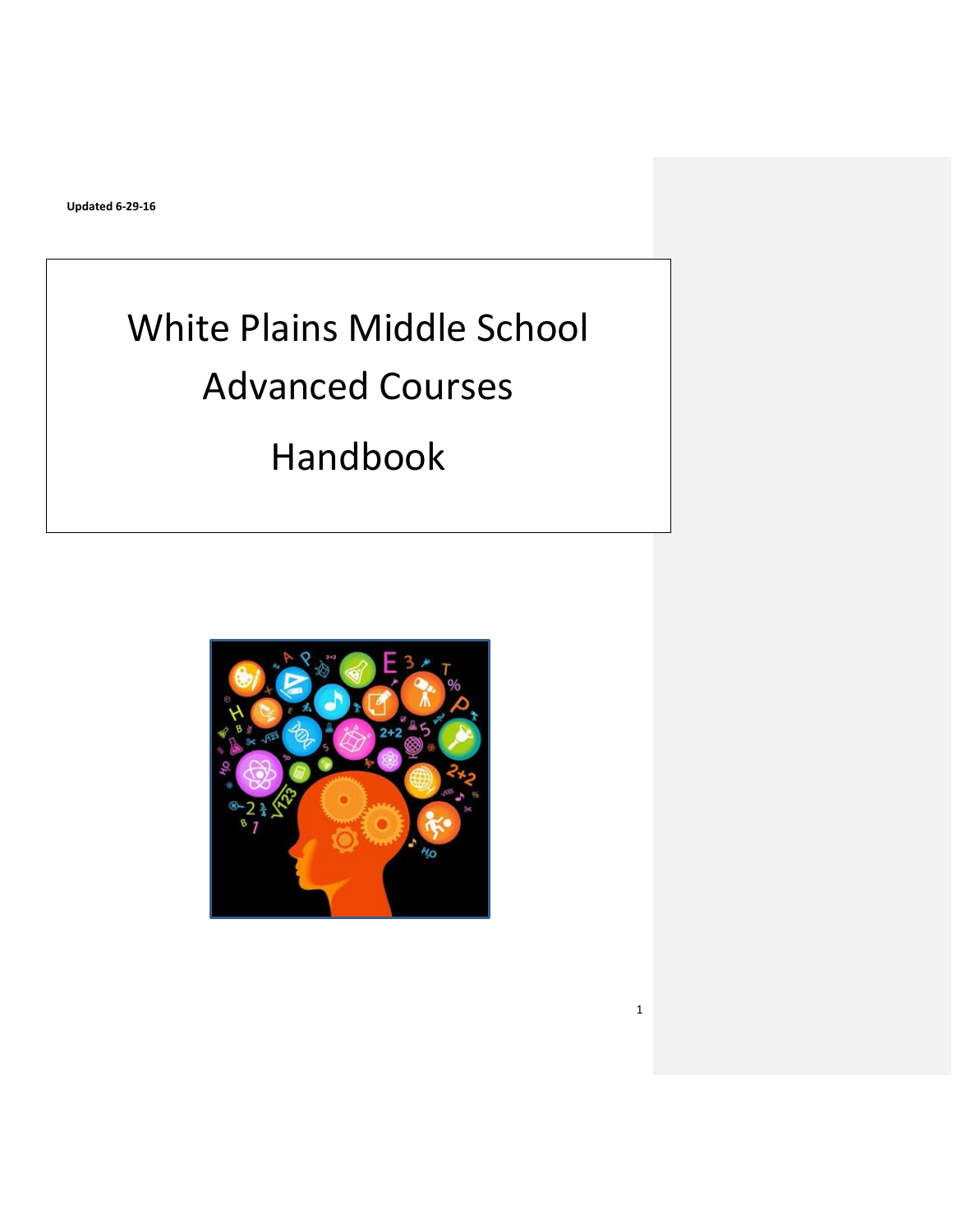# **Overview**

White Plains Middle School offers a variety of enrichment and acceleration opportunities at the middle school level to ensure that our strongest students are fully engaged and challenged with our curriculum, and all students have opportunities to think critically, develop strong communication skills, and effectively solve problems. Our enrichment and acceleration opportunities at the middle school level include the following:

- Visual Reasoning Enrichment in grade 6
- Advanced Math in grades 6 & 7
- Algebra in grades 7 & 8
- Geometry in grade 8
- Advanced English Language Arts (ELA) in grades 6-8
- ELA Enrichment in grades 6-8
- Earth Science in grade 8

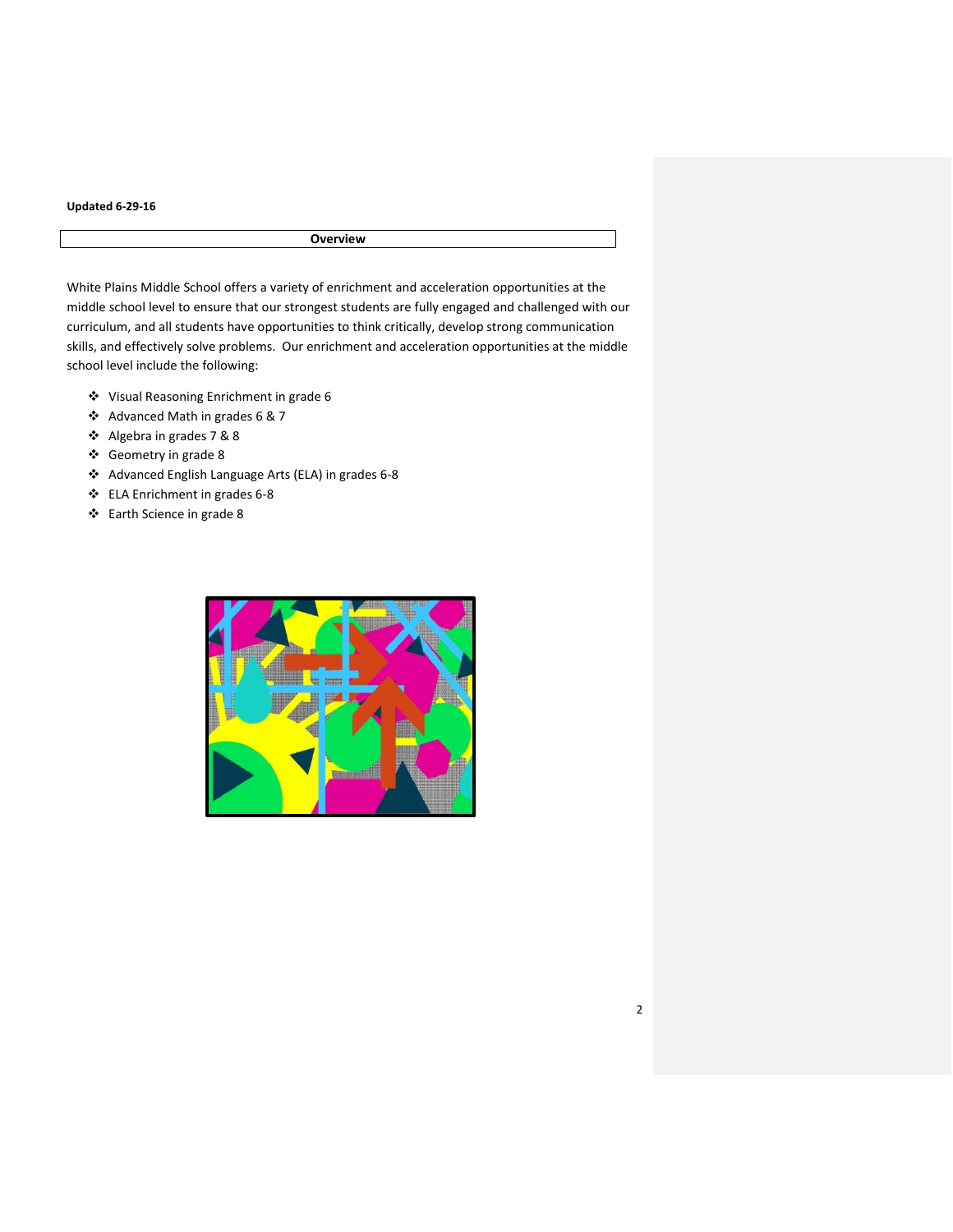# **Visual Reasoning Enrichment**

The visual reasoning enrichment (VRE) program in grade 6 builds visual communication skills and critical thinking through project-based learning. Aligned with the New York State Common Core Learning Standards in English, Technology, and Art, this program focuses on multi-media projects, story-telling through graphics, architecture, and global awareness.

# **Criteria for Selection:**

- The non-verbal portion of the Cognitive Abilities Test (CogAT) will be administered each February to all fifth grade students in the District not currently enrolled in VRE. Students scoring in the top 15% will be added to the current VRE students for participation in the grade 6 VRE program. In total, 30% of  $6<sup>th</sup>$  grade students will be enrolled in the program.
- New entrants arriving to the district after the CogAT has been administered will be given the test to assess if they qualify for the VRE program.

## **Schedule:**

Students participating in VRE will take the course on alternating days for the entire year.

## **VRE Curriculum At-a-Glance:**

| <b>Quarter 1</b>                                                       | <b>Quarter 2</b>                                                                 | <b>Quarter 3</b>                                               | <b>Quarter 4</b>                                                                              |
|------------------------------------------------------------------------|----------------------------------------------------------------------------------|----------------------------------------------------------------|-----------------------------------------------------------------------------------------------|
| Introduction to the<br>elements of visual<br>design and<br>composition | Enhancing<br>$\bullet$<br>communication<br>skills through digital<br>photography | • Digital Storytelling:<br>Telling stories through<br>graphics | Introduction to 3D<br>$\bullet$<br>modeling and 3D<br>printing: Designing<br>your dream space |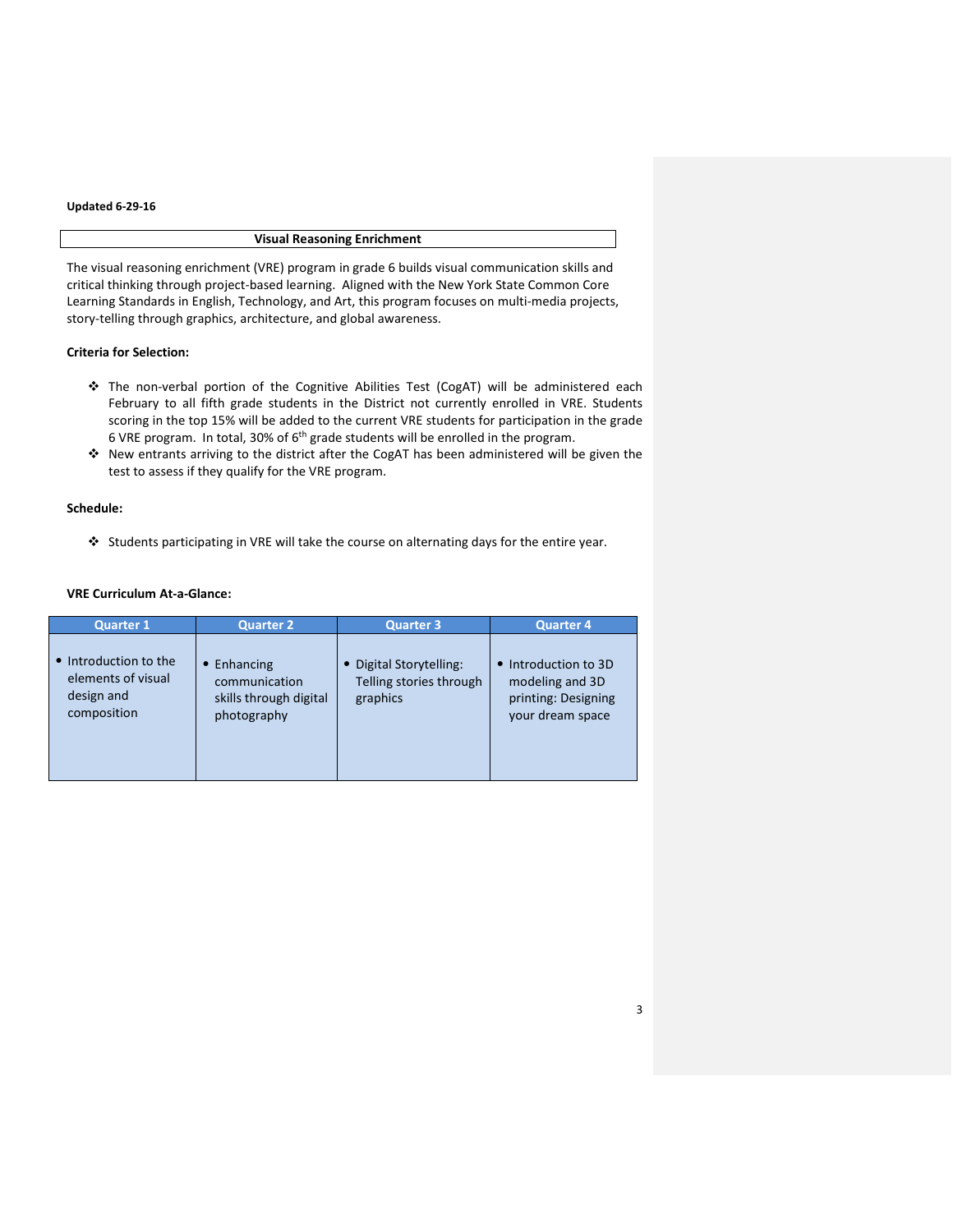#### **Advanced Math**

Our Advanced Mathematics courses in grades 6-7 are challenging and fast paced programs. The 6<sup>th</sup> grade course includes the entire grade 6 Common Core curriculum and additional grade 7 topics. The 7<sup>th</sup> grade course includes the entire grade 7 Common Core curriculum and additional grade 8 topics. The intention of these courses is to provide the foundational concepts necessary to prepare students to take High School Algebra in grade 8.

## **Criteria for Selection:**

 The District uses a weighted system to rank order all students based on 2/3 test scores plus 1/3 math report card grades that allows for two points of entry as program placements are prepared for the following year:

1) In February: The district uses a combination of the NYS Math Assessment score from the prior year and the Scholastic Math Inventory (SMI) score from January of the current year plus math report card grades from Quarter One and Quarter Two of the current year; 2) In August: The district uses a combination of the NYS Math Assessment score from the current year and the SMI score from June of the current year plus final math report card grades from the current year.

Students who rank in the top 30% during either point of entry outlined above are enrolled in the advanced course for the following year.

Note: If students do not have NYS math test scores, the SMI will be weighted 2/3.

 $\clubsuit$  New entrants will be assessed with the SMI. Math report card grades from the student's prior school will also be considered. New entrants who rank in the top 30% will be enrolled in the advanced course.

# **Criteria for Continuation:**

 Students must earn a final course average of 75 or above to remain enrolled in advanced courses. If a student receives a report card grade of 75 or below for any quarter, a meeting will be scheduled for the student, teacher, parent/guardian, guidance counselor, and principal to develop and implement a plan of additional support.

## **Schedule:**

 $\div$  The Advanced Math classes meet daily throughout the year.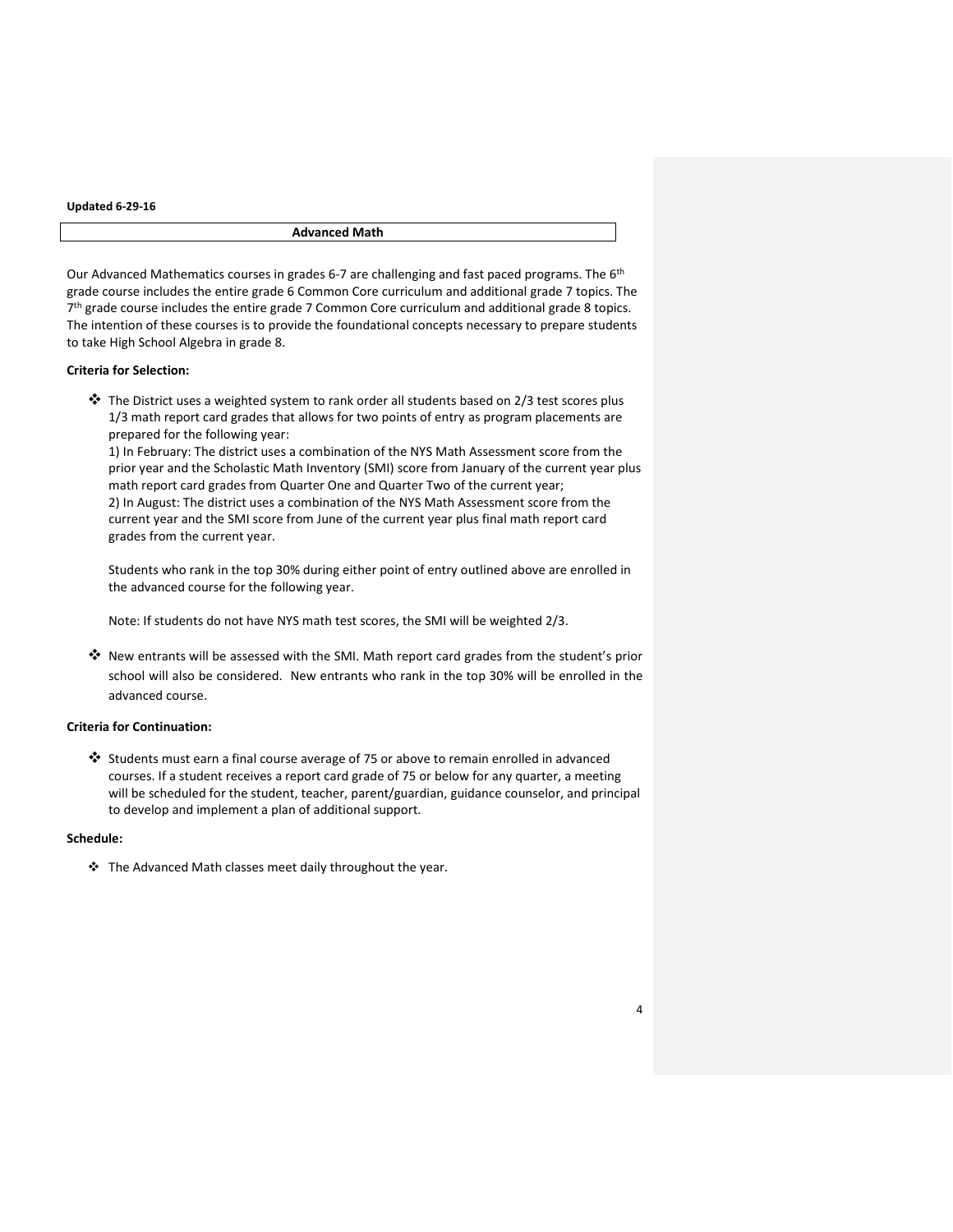## **Advanced Math 6-7 Curriculum At-a Glance:**

| Grade 6                                                                                                                                                                                                                                                                                        | Grade 7                                                                                                                                                                                                                                                                                                                                                                                             |
|------------------------------------------------------------------------------------------------------------------------------------------------------------------------------------------------------------------------------------------------------------------------------------------------|-----------------------------------------------------------------------------------------------------------------------------------------------------------------------------------------------------------------------------------------------------------------------------------------------------------------------------------------------------------------------------------------------------|
| Quarter 1:<br>Operations with whole numbers, fractions<br>$\bullet$<br>and decimals and concepts of common<br>factors and multiples<br>Read, write, evaluate and find equivalent<br>expressions                                                                                                | Quarter 1:<br>$\bullet$<br>Operations with rational numbers (positive<br>and negative fractions and decimals)<br>Simplify algebraic expressions<br>$\bullet$<br>Solve multi-step equations and solve and<br>graph inequalities                                                                                                                                                                      |
| <b>Quarter 2:</b><br>Solve problems involving area of polygons<br>Understand ratio and rate concepts and use<br>ratio reasoning to solve problems<br>Solve percent problems<br>Ordering and operations with integers                                                                           | Quarter 2:<br>Compute unit rates<br>Recognize and represent proportional<br>relationships in tables, graphs, equations,<br>diagrams and verbal descriptions; identify<br>constant of proportionality<br>Solve percent problems<br>$\bullet$<br>Solve problems involving scale<br>$\bullet$<br>Properties of triangles and angle relationships                                                       |
| <b>Quarter 3:</b><br>Operations with rational numbers (positive<br>and negative fractions and decimals)<br>Write equations in 1 and 2 variables<br>$\bullet$<br>Solve 1 and 2-step equations and inequalities<br>$\bullet$<br>Solve problems involving surface area and<br>$\bullet$<br>volume | Quarter 3:<br>Solve problems involving circumference and<br>$\bullet$<br>area of circles, surface area and volume of<br>prisms, pyramids, cones, cylinders, spheres<br>Use random sampling in statistical analysis,<br>$\bullet$<br>and use statistical measures to draw<br>comparative inferences<br>Investigate chance processes and develop,<br>$\bullet$<br>use and evaluate probability models |
| <b>Quarter 4:</b><br>Develop understanding of statistical<br>variability and summarize and describe<br>statistical distributions<br>Identify proportional relationships in graphs,<br>$\bullet$<br>tables, equations, and real-world problems<br>Write and solve proportions                   | <b>Graph linear equations</b><br><b>Quarter 4:</b><br>Introduction to functions<br>$\bullet$<br>Rational vs. irrational numbers<br>$\bullet$<br>Pythagorean theorem<br>$\bullet$<br>Laws of exponents<br>$\bullet$                                                                                                                                                                                  |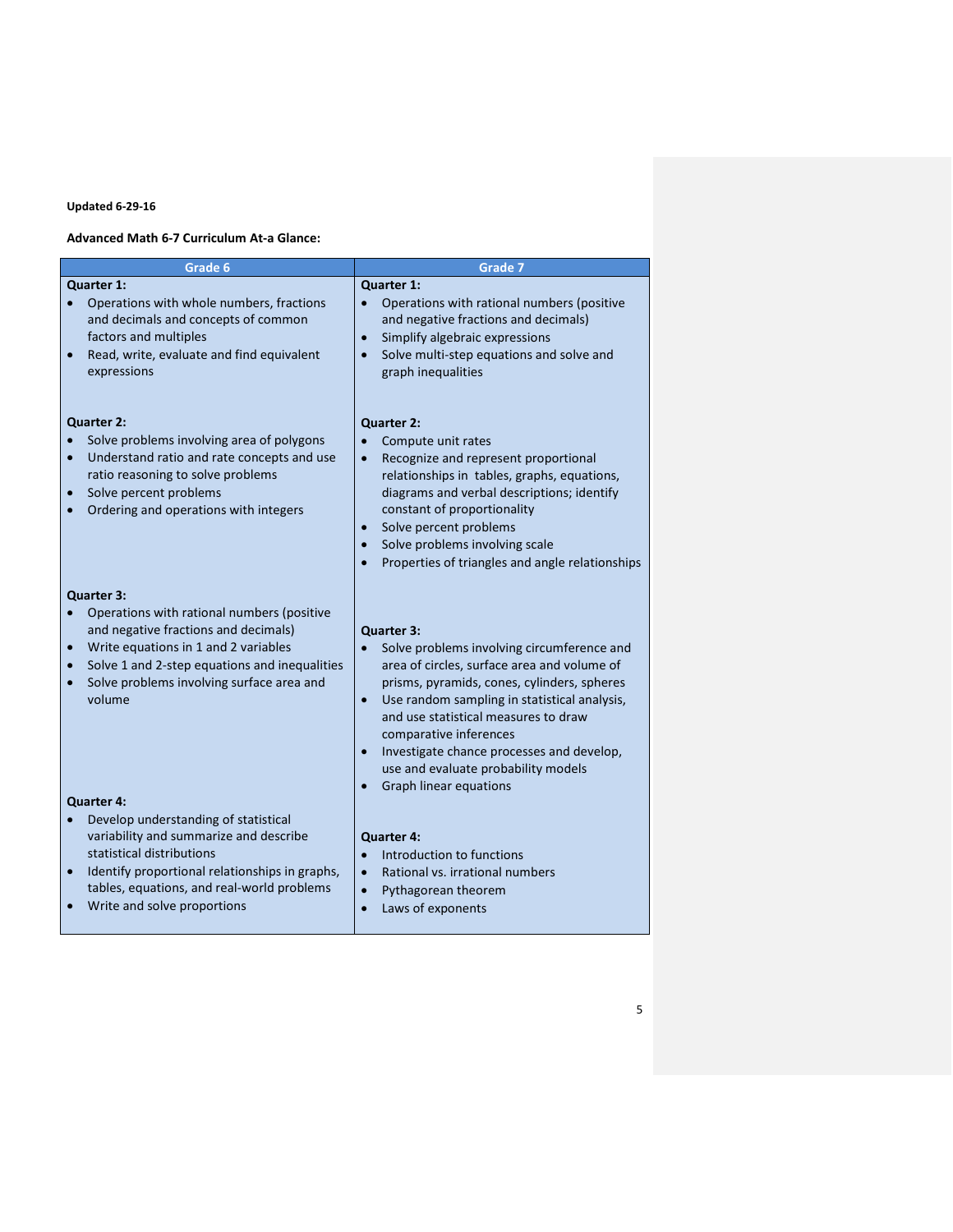**Algebra**

The opportunity to accelerate into a high school-level Algebra course is available to students in grades 7 and 8. This course culminates with the Common Core Algebra High School Regents exam.

# **Criteria for Selection:**

# Grade 7 (Double Acceleration)

- $\clubsuit$  The District uses a weighted system of 2/3 test scores (a combination of the NYS Math Assessment from the prior year and the SMI from January of the current year) plus 1/3 math report card grades from Quarter One and Two of the current year to rank order all students in Advanced Math 6. If students do not have NYS math test scores, the SMI will be weighted 2/3. The top 25 students are enrolled in Algebra 7.
	- Grade 8 (Regular Acceleration)
- Students who earn a final course average of 75 or above in Advanced Math 7 will be enrolled in Algebra 8.
- Students in regular Math 7 who rank in the top 30% based on the weighted system of 2/3 test scores (a combination of the NYS Math Assessment from the prior year and the SMI from January of the current year) and 1/3 math report card grades from Quarter One and Two of the current year may be enrolled in Algebra 8. Qualifying students will be notified by May 1 and invited to attend a Summer Algebra Readiness program to facilitate the transition from regular Math 7 and prepare them for success in Algebra 8.

## **Criteria for Continuation:**

## Grade 7

- Students must earn a final course average of 75 or above and score a 75 or above on the Algebra Common Core Regents in order to be enrolled in Geometry 8. Grade 8
- $\clubsuit$  Students must earn a final course average of 85 or above to be enrolled in Honors Geometry in grade 9.

## **Schedule:**

 Algebra classes meet daily throughout the year. Students in double accelerated Algebra 7 must also take a second period of math daily. Since they will be completing 3 years of content in one year, the second period of math instruction provides additional time to master not only the Common Core Algebra Standards, but also the foundational Grade 7 and Grade 8 Common Core Standards.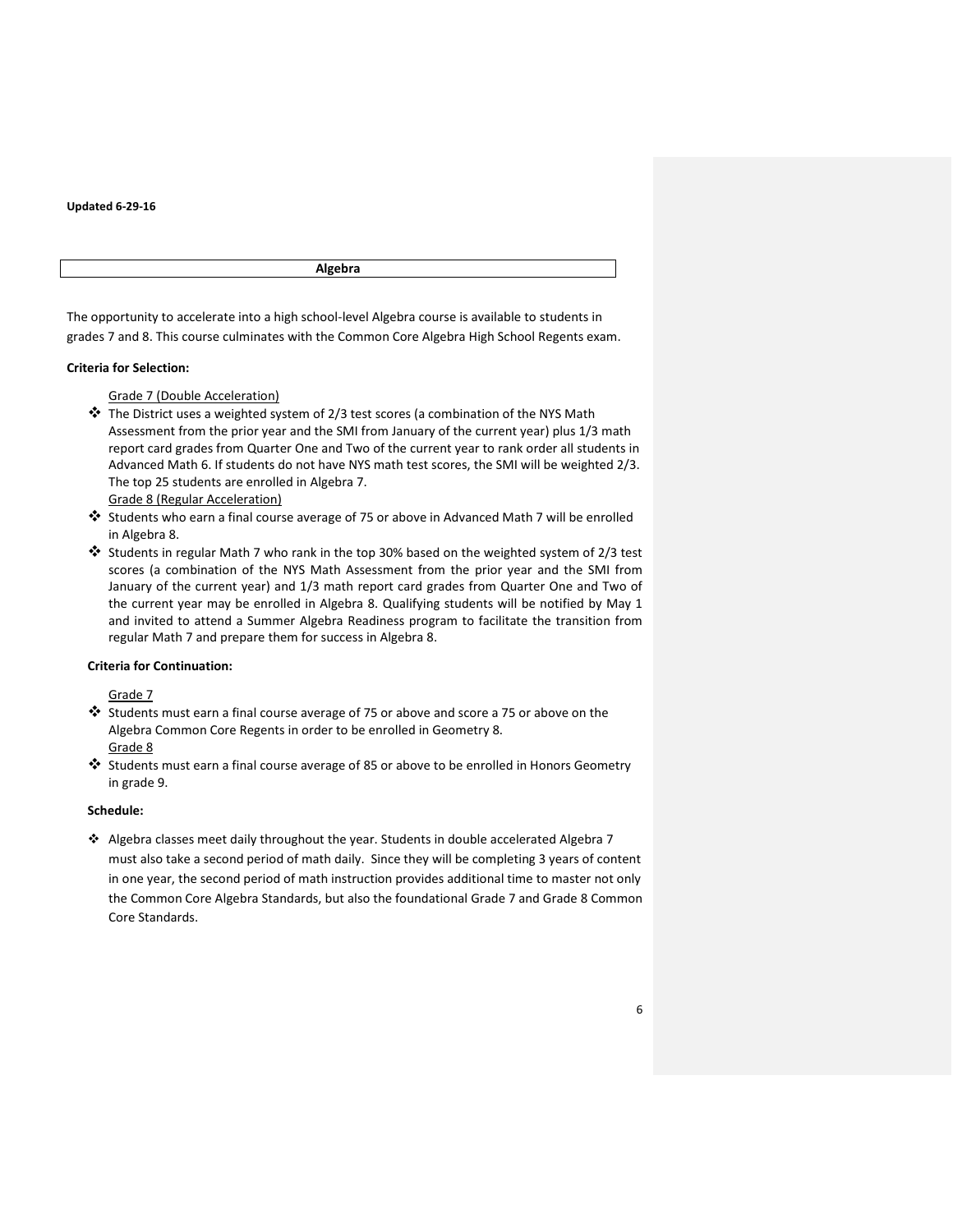# **Algebra Curriculum At-a-Glance:**

| <b>Algebra 7</b>                                                                                                                                                                                                                                                                                                                                                                        | <b>Algebra 8</b>                                                                                                                                                   |  |
|-----------------------------------------------------------------------------------------------------------------------------------------------------------------------------------------------------------------------------------------------------------------------------------------------------------------------------------------------------------------------------------------|--------------------------------------------------------------------------------------------------------------------------------------------------------------------|--|
| Quarter 1:<br>Recognize and represent proportional<br>relationships in graphs, tables, equations,<br>diagrams, and verbal descriptions. Use<br>proportional reasoning to solve percent<br>problems<br>Graph linear equations and understand the<br>meaning of slope<br>Solve problems involving statistical analysis<br>and investigate chance processes by using<br>probability models | Quarter 1:<br>Solve multi-step linear equations<br>Solve multi-step inequalities and graph<br>$\bullet$<br>solutions<br><b>Graph linear functions</b><br>$\bullet$ |  |
| <b>Quarter 2:</b><br>Solve problems involving area, surface area,<br>and volume<br>Solve linear equations and inequalities<br>$\bullet$<br>Solve systems of linear inequalities<br><b>Explore linear functions</b>                                                                                                                                                                      | Quarter 2:<br>Write linear functions<br>Solve systems of equations and inequalities<br>$\bullet$<br><b>Exponential functions and sequences</b><br>$\bullet$        |  |
| <b>Quarter 3:</b><br>Laws of exponents, scientific notation,<br>exponential functions<br>Angle relationships<br>$\bullet$<br>Polynomial equations and factoring<br>$\bullet$<br>Graphing and solving quadratic functions<br>$\bullet$                                                                                                                                                   | Quarter 3:<br>Operations with and factoring polynomial<br>expressions<br>Graph quadratic functions                                                                 |  |
| <b>Quarter 4:</b><br>Rational vs. irrational, Pythagorean Theorem,<br>radical functions and equations<br>Rational equations and functions<br>$\bullet$<br>Data analysis and displays<br>$\bullet$<br><b>Regents Review</b>                                                                                                                                                              | <b>Quarter 4:</b><br>Solve quadratic equations<br>Radical functions and equations<br>Data analysis<br>$\bullet$<br><b>Regents Review</b><br>$\bullet$              |  |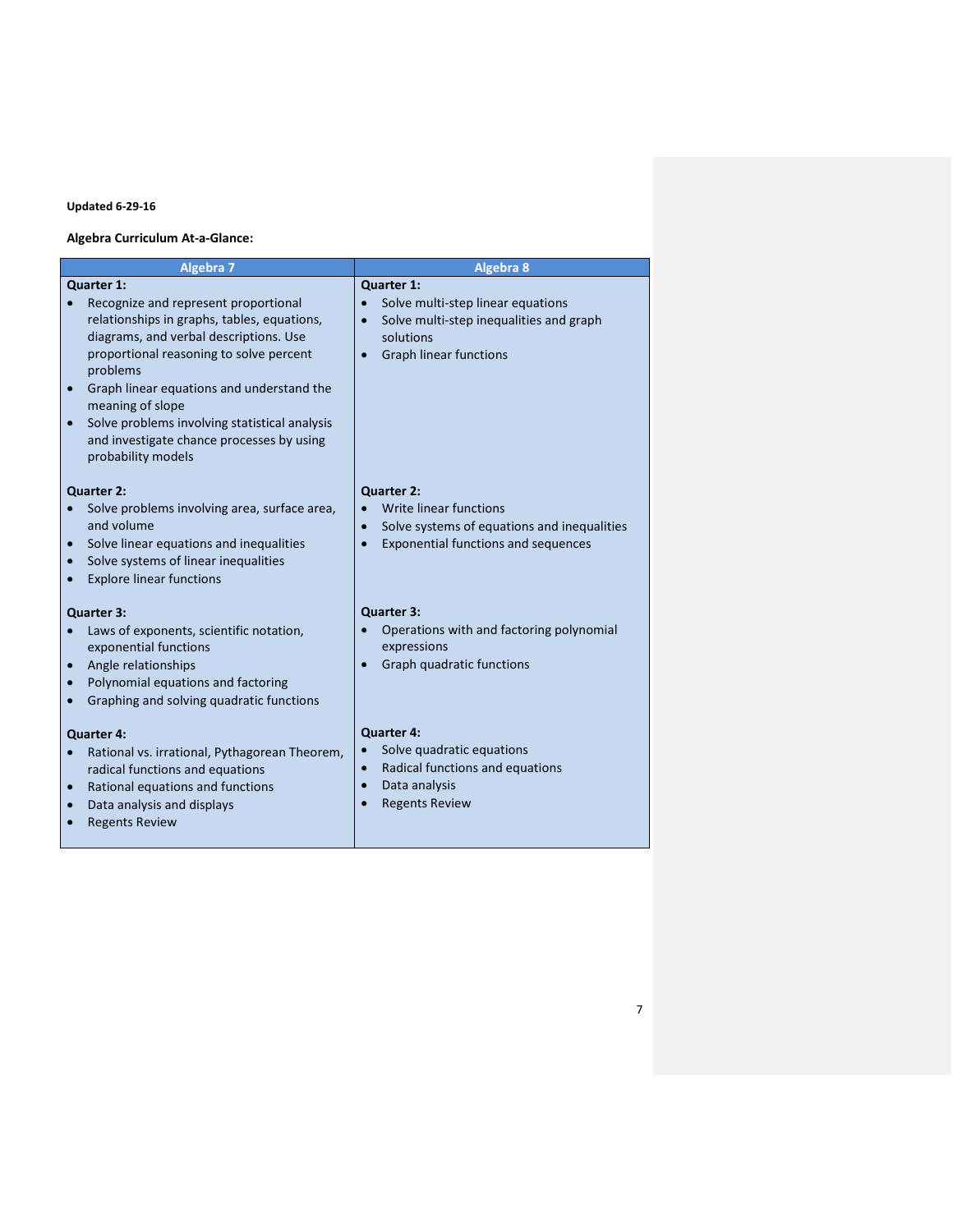# **Geometry**

The opportunity to double accelerate into a high school-level Geometry course is available to math students in grade 8. This course culminates with the Common Core Geometry High School Regents exam.

# **Criteria for Selection:**

 Students must earn a final course average of 75 or above in Algebra 7 and score a 75 or above on the Algebra Common Core Regents in order to be enrolled in Geometry 8.

# **Criteria for Continuation:**

 Students must earn a final course average of 85 or above in Geometry 8 to be enrolled in Honors Alg 2/Trig in grade 9.

# **Schedule:**

\* The Geometry 8 class meets daily throughout the year.

# **Geometry 8 Curriculum At-a-Glance:**

| <b>Quarter 1</b>                                                     | <b>Quarter 2</b>                                                                  | <b>Quarter 3</b>                                                                                      | <b>Quarter 4</b>                                                                                                         |
|----------------------------------------------------------------------|-----------------------------------------------------------------------------------|-------------------------------------------------------------------------------------------------------|--------------------------------------------------------------------------------------------------------------------------|
| Proof, parallel and<br>perpendicular lines<br><b>Transformations</b> | <b>Triangles</b><br>$\bullet$<br>Quadrilaterals<br>Similarity and<br>Trigonometry | Circles, coordinates,<br>$\bullet$<br>and constructions<br>Circles and angles<br>Circles and segments | Surface/Lateral<br>$\bullet$<br>areas of solids<br>Volume of solids<br>Probability<br>$\bullet$<br><b>Regents Review</b> |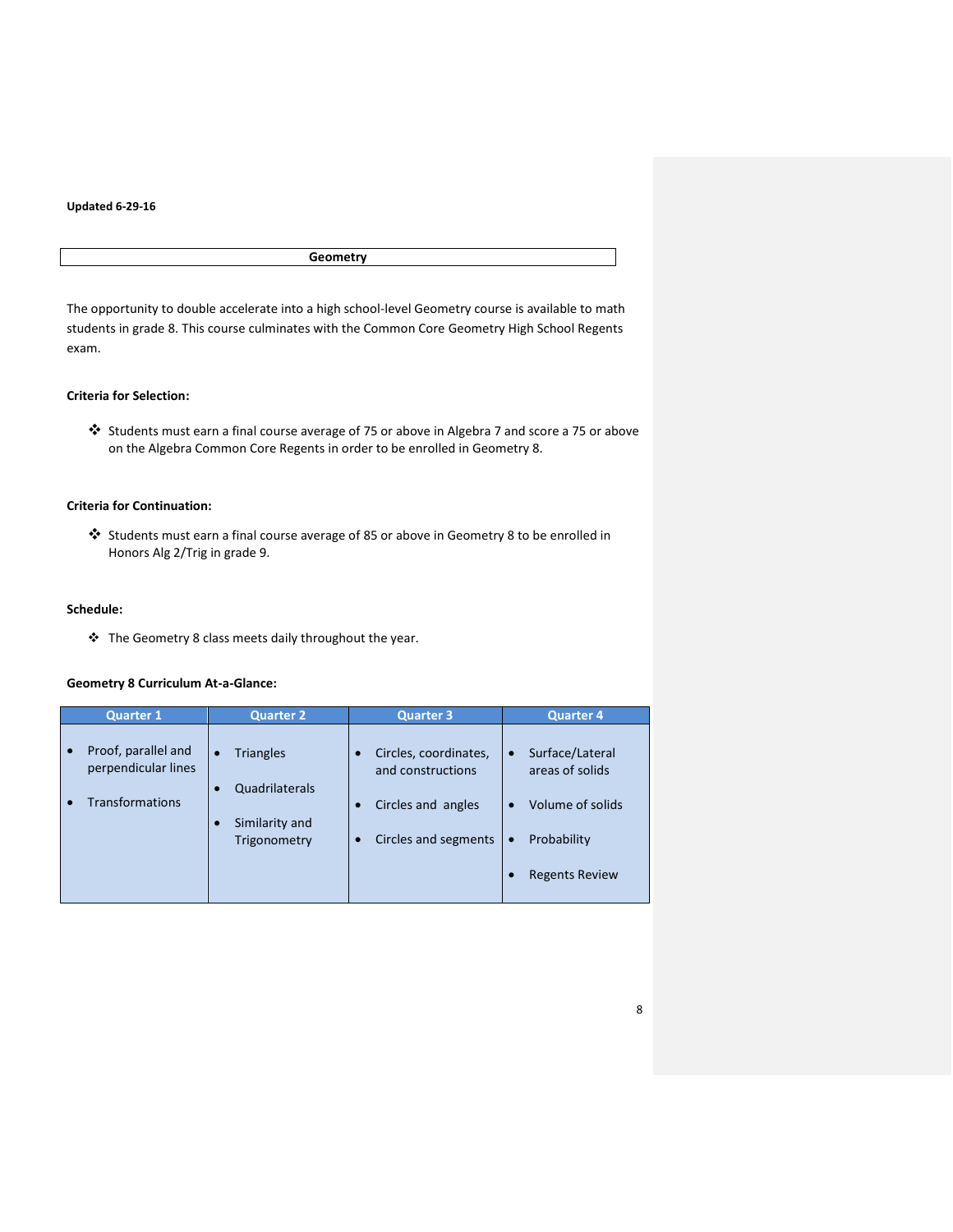# **Advanced English Language Arts**

Our Advanced English Language Arts (ELA) courses in grades 6-8 utilize the College Board Springboard instructional program as a primary resource, which is fully aligned to the Common Core Standards. Students have the opportunity to read complex short texts, novels, and are introduced to Shakespearean plays. Advanced students explore unit topics in greater depth, complete more assignments independently, and are held to rigorous standards of performance in their written work, including narrative, expository, and opinion pieces. Students are expected to complete at least two major writing pieces per quarter.

#### **Criteria for Selection:**

 $\clubsuit$  The District uses a weighted system to rank order all students based on 2/3 test scores plus 1/3 math report card grades that allows for two points of entry as program placements are prepared for the following year:

1) In February: The district uses a combination of the NYS ELA Assessment score from the prior year and the Scholastic Reading Inventory (SRI) score from January of the current year plus ELA report card grades from Quarter One and Quarter Two of the current year; 2) In August: The district uses a combination of the NYS ELA Assessment score from the current year and the SRI score from June of the current year plus final ELA report card grades from the current year.

Students who rank in the top 30% during either point of entry outlined above are enrolled in the advanced course for the following year.

Note: If students do not have NYS ELA test scores, the SRI will be weighted 2/3.

 New entrants will be assessed with the SRI. ELA report card grades from the student's prior school will also be considered. New entrants who rank in the top 30% will be enrolled in the advanced course.

# **Criteria for Continuation:**

 Students must earn a final course average of 75 or above to remain enrolled in advanced courses. If a student receives a report card grade of 75 or below for any quarter, a meeting will be scheduled for the student, teacher, parent/guardian, guidance counselor, and principal to develop and implement a plan of additional support.

## **Schedule:**

The Advanced ELA classes meet daily throughout the year.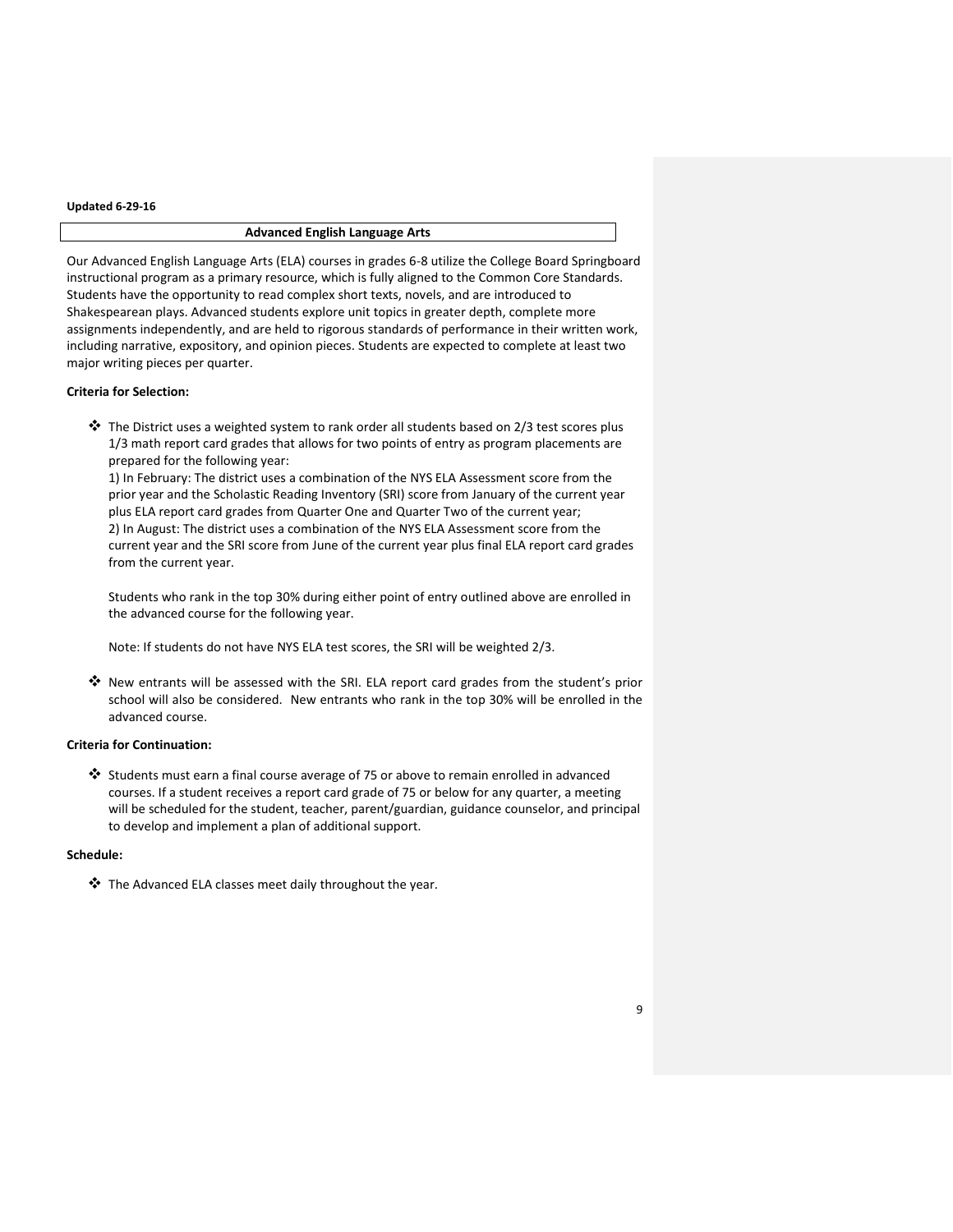## **Advanced ELA Curriculum At-a-Glance:**

| Grade 6                                                                                                                                               | Grade 7                                                                                                                                                                      | Grade 8                                                                                                                    |
|-------------------------------------------------------------------------------------------------------------------------------------------------------|------------------------------------------------------------------------------------------------------------------------------------------------------------------------------|----------------------------------------------------------------------------------------------------------------------------|
| Quarter 1: "Stories of Change."<br>Reading and writing personal<br>narratives.                                                                        | Quarter 1: "The Choices We Make."<br>Reading and writing narratives and<br>studying the elements of story.                                                                   | <b>Quarter 1: "The Challenge of</b><br>Heroism." Reading expository<br>texts and exploring the hero's<br>journey.          |
| <b>Quarter 2: "The Power to Change."</b><br>Reading novels and writing literary<br>responses and expository essays.                                   | <b>Quarter 2: "What Influences My</b><br>Choices?" Reading and writing<br>expository and argumentative texts<br>and analyzing the elements of<br>advertising and persuasion. | <b>Quarter 2: "The Challenge of</b><br>Utopia." Conducting research and<br>writing argumentative pieces.                   |
| <b>Quarter 3: "Changing</b><br>Perspectives." Analyzing<br>informational texts and writing<br>argumentative letters with fully<br>supported opinions. | <b>Quarter 3: "How We Choose to Act."</b><br>Reading and writing analytical texts.                                                                                           | <b>Quarter 3: "The Challenge to</b><br>Make a Difference." Reading<br>thematic esays and writing from<br>multiple sources. |
| <b>Quarter 4: "The Final Act." Reading</b><br>and performing Shakespeare and<br>poetry.                                                               | <b>Quarter 4: "Shakespeare." Reading,</b><br>interpreting, planning, and<br>performing.                                                                                      | Quarter 4: "Shakespeare."<br>Overcoming challenges through<br>comedy.                                                      |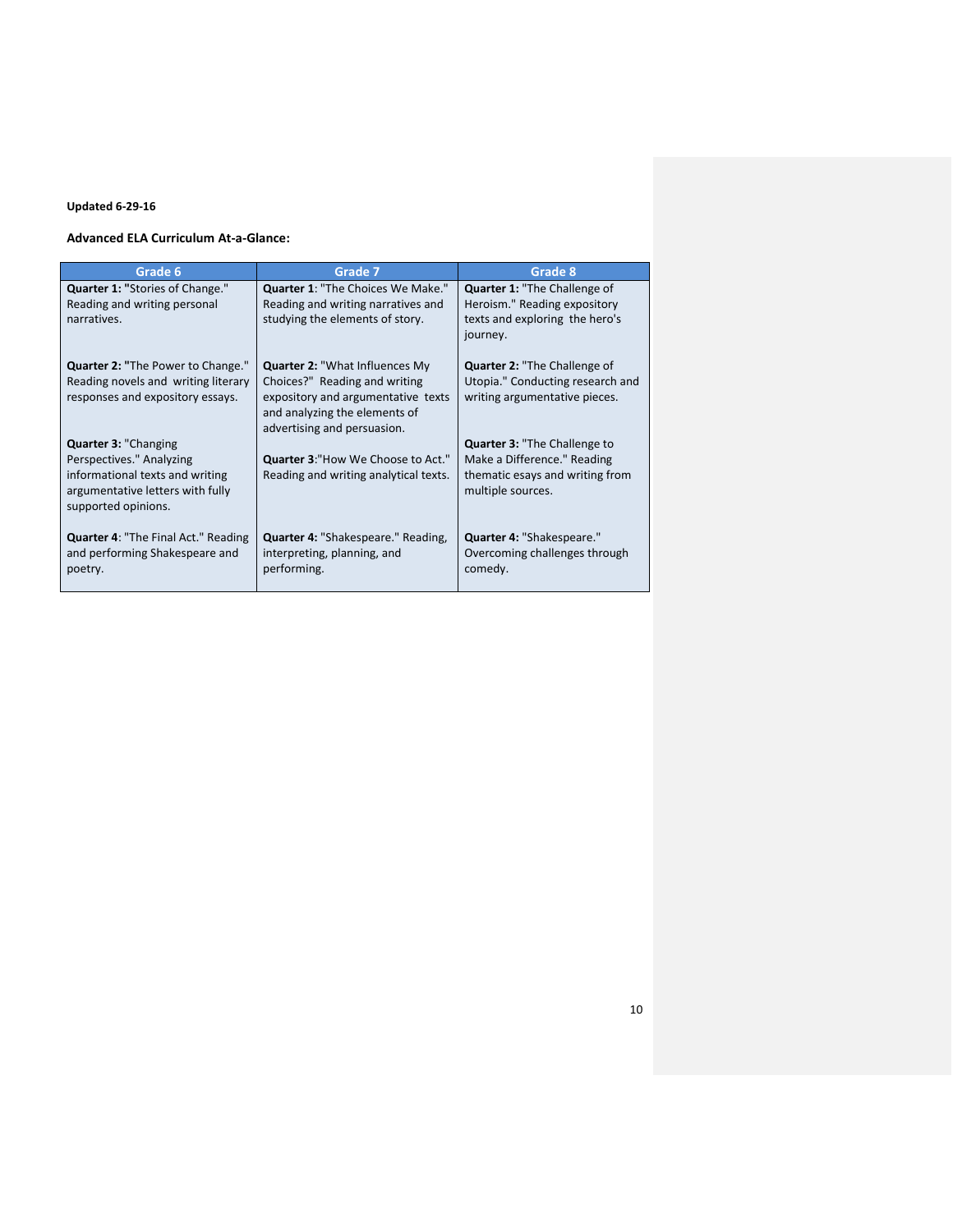# **English Language Arts Enrichment**

The English Language Arts (ELA) enrichment classes, called *Critical Literacy II,* are provided in addition to core ELA classes in grades 6-8. Using complex, multicultural texts from the Junior Great Books program and a variety of other inter-disciplinary sources, the *Critical Literacy II* classes promote close reading and critical thinking through shared inquiry discussions, written reflections, literary essays, and project-based learning. Common core ELA/literacy standards are embedded throughout the courses.

# **Criteria for Selection:**

- All students who do not require academic support services will be enrolled in *Critical Literacy II* classes in grades 6-8.
- New entrants will be assessed with the SRI. ELA report card grades from the student's prior school will also be considered. Students who do not require academic support services will be enrolled in the *Critical Literacy II* course.

# **Criteria for Continuation:**

 Students who do not require academic support services will remain enrolled in in *Critical Literacy II* courses.

## **Schedule:**

The *Critical Literacy II* classes meet daily throughout the year.

# **Critical Literacy II Curriculum At-a-Glance:**

| Grade 6                                   | Grade 7                                     | Grade 8                                  |
|-------------------------------------------|---------------------------------------------|------------------------------------------|
| <b>Quarter 1: Science Fiction</b>         | <b>Quarter 1: Questioning</b>               | <b>Quarter 1: The Power of Inquiry</b>   |
|                                           |                                             |                                          |
| <b>Quarter 2: Close Reading</b>           | <b>Quarter 2: Investigating the Impact</b>  | <b>Quarter 2: Taking a Stand</b>         |
| Strategies with Fiction and               | that External Forces and History Can        |                                          |
| <b>Nonfiction</b>                         | Have on Decisions and Lives                 | <b>Quarter 3: Food: Health, Poverty,</b> |
|                                           |                                             | & Sustainability                         |
| <b>Quarter 3: Mythology and Ancient</b>   | <b>Quarter 3: Social Commentary</b>         |                                          |
| Civilizations                             |                                             | <b>Quarter 4: Changes</b>                |
|                                           | <b>Quarter 4: Investigating Experiences</b> |                                          |
| <b>Quarter 4: Media: Persuasive Texts</b> | beyond Our Own                              |                                          |

**Commented [j1]:** This is the text that should be under the Grade 6 column. I'm not sure how to format it.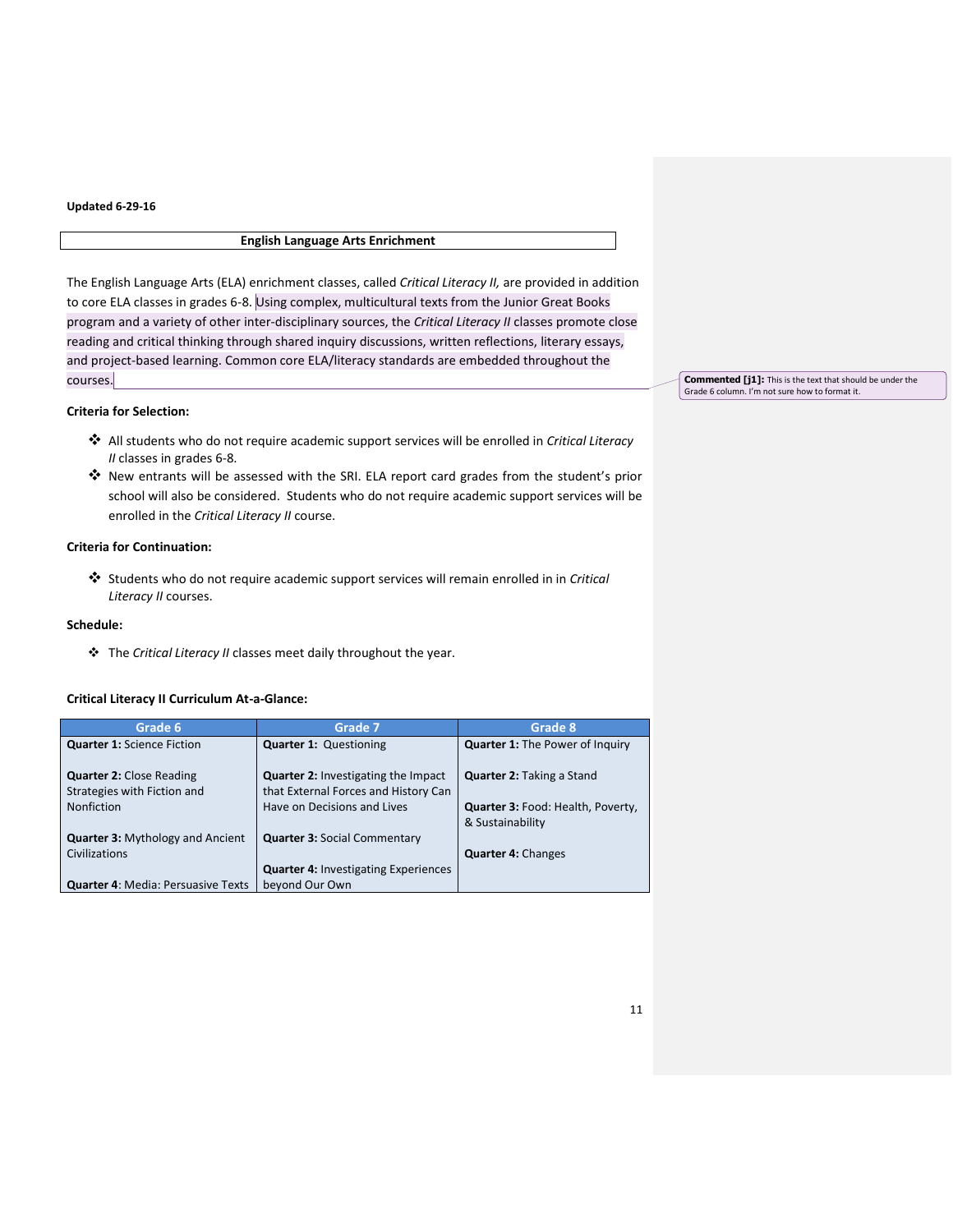**Earth Science**

The opportunity to accelerate into a high school-level Earth Science course is available to students in grade 8. This course culminates in the Earth Science High School Regents exam.

#### **Criteria for Selection:**

- The District uses a weighted system to rank order all students based on 2/3 for test scores from the Science 7 final assessment plus 1/3 for final report card grades in Science 7. The top 50% are enrolled in Earth Science.
- $\dots$  New entrants in grade 8 will be assessed with the Scholastic Reading Inventory (SRI) and the Scholastic Math Inventory (SMI). Science report card grades from the student's prior school will also be considered. New entrants who rank in the top 50% will be enrolled in Earth Science.

# **Criteria for Continuation:**

- Students must maintain a course average of 70 or above to remain enrolled in Earth Science 8. If a student receives a report card grade of 75 or below for any quarter, a meeting will be scheduled for the student, parent/guardian, guidance counselor, and principal to develop and implement a plan of additional support.
- Students must earn a final course average of 90 or above in order to be enrolled in Honors Living Environment in grade 9.

## **Schedule:**

 The Earth Science classes meet daily throughout the year. A lab period is attached every-other day for an extended block of instruction.

# **Earth Science Curriculum At-a Glance:**

| <b>Quarter 1</b>                                                                                                             | <b>Quarter 2</b>                                                                                                                                                              | <b>Quarter 3</b>                                                                                              | <b>Quarter 4</b>                                                                 |
|------------------------------------------------------------------------------------------------------------------------------|-------------------------------------------------------------------------------------------------------------------------------------------------------------------------------|---------------------------------------------------------------------------------------------------------------|----------------------------------------------------------------------------------|
| •Prologue<br>•Mapping the Earth's<br>Surface<br>•Earth in Space:<br><b>Celestial Motions,</b><br>Astronomy and<br>Deep Space | •Energy in Earth's<br><b>Processes</b><br>•Insolation: Energy<br>in Earth's<br>Atmosphere<br>• Weather and<br>Atmospheric<br><b>Processes</b><br>• Water Cycle and<br>Climate | • Weathering.<br>Erosion and<br>Deposition<br>•Minerals, Rocks and<br>Resources<br>• Earth's Dynamic<br>Crust | •Landscapes and<br>Geomorphology<br>•Earth's History and<br><b>Geologic Time</b> |